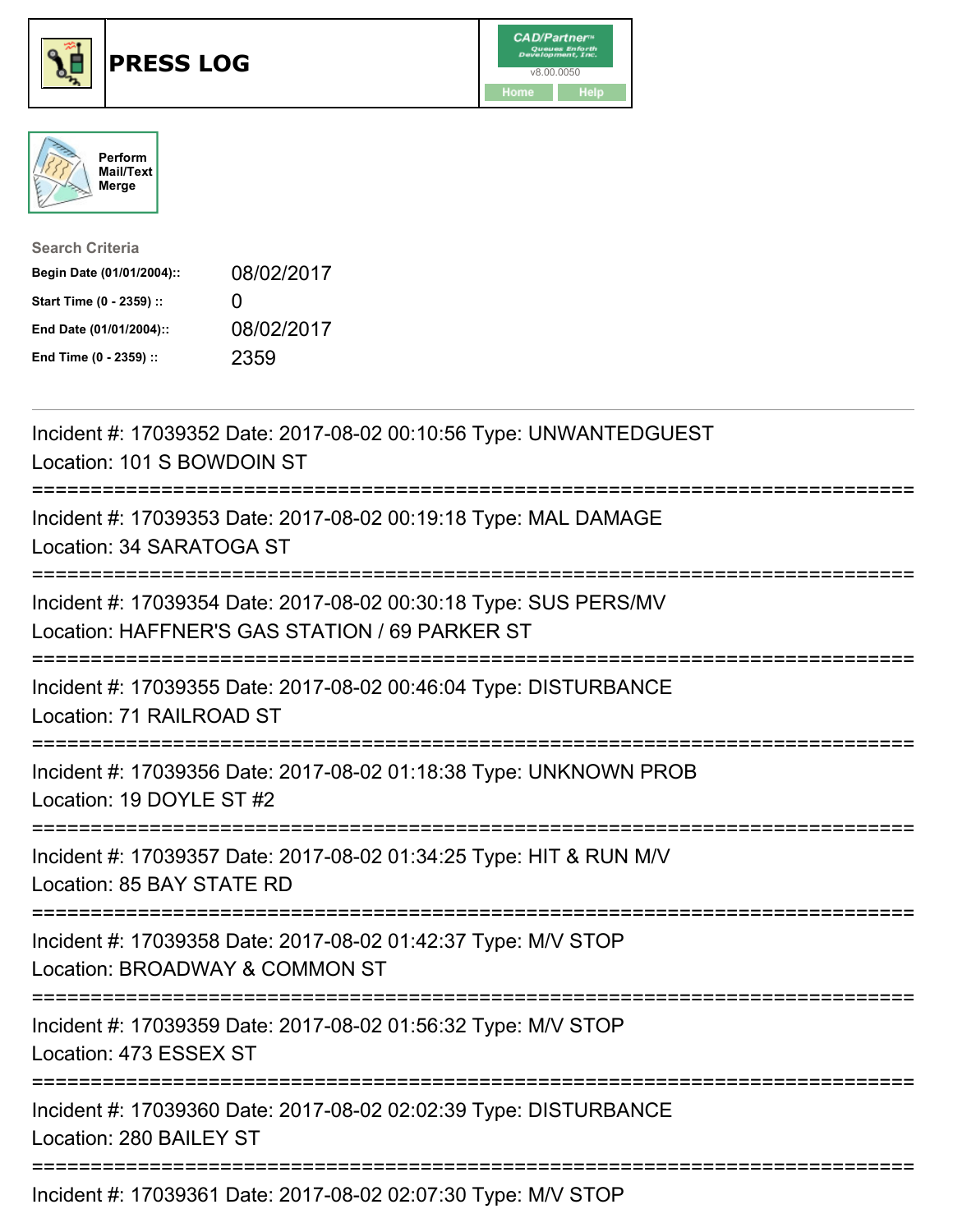Location: HAVERHILL ST & IRENE ST =========================================================================== Incident #: 17039362 Date: 2017-08-02 02:24:50 Type: M/V STOP Location: HAVERHILL ST & MAY ST =========================================================================== Incident #: 17039363 Date: 2017-08-02 02:26:16 Type: MEDIC SUPPORT Location: PEMBERTON PARK =========================================================================== Incident #: 17039364 Date: 2017-08-02 02:36:59 Type: MEDIC SUPPORT Location: 8 FULTON ST #BASEMENT =========================================================================== Incident #: 17039365 Date: 2017-08-02 02:42:18 Type: M/V STOP Location: CENTRAL BRIDGE / 0 MERRIMACK ST ======================= Incident #: 17039366 Date: 2017-08-02 02:42:34 Type: ALARM/BURG Location: SANTIAGO RESIDENCE / 31 KATHERINE ST =========================================================================== Incident #: 17039367 Date: 2017-08-02 02:47:25 Type: SUICIDE ATTEMPT Location: FALLS BRIDGE / null =========================================================================== Incident #: 17039368 Date: 2017-08-02 02:56:46 Type: M/V STOP Location: ARREST/TOW / BROADWAY & CROSS ST =========================================================================== Incident #: 17039369 Date: 2017-08-02 03:03:35 Type: ASSSIT OTHER PD Location: BROADWAY & METHUEN MASS =========================================================================== Incident #: 17039370 Date: 2017-08-02 04:03:14 Type: SUS PERS/MV Location: S UNION ST & SALEM ST =========================================================================== Incident #: 17039371 Date: 2017-08-02 04:44:44 Type: SUS PERS/MV Location: MANN ST & THORNTON ST =========================================================================== Incident #: 17039372 Date: 2017-08-02 05:36:04 Type: SHOPLIFTING Location: DUNKIN DONUTS / 123 LAWRENCE ST =========================================================================== Incident #: 17039373 Date: 2017-08-02 05:55:06 Type: MAL DAMAGE Location: 2 MAY ST =========================================================================== Incident #: 17039374 Date: 2017-08-02 05:58:23 Type: ALARM/BURG Location: COMCAST / 142 SHEPARD ST =========================================================================== Incident #: 17039375 Date: 2017-08-02 06:12:29 Type: M/V STOP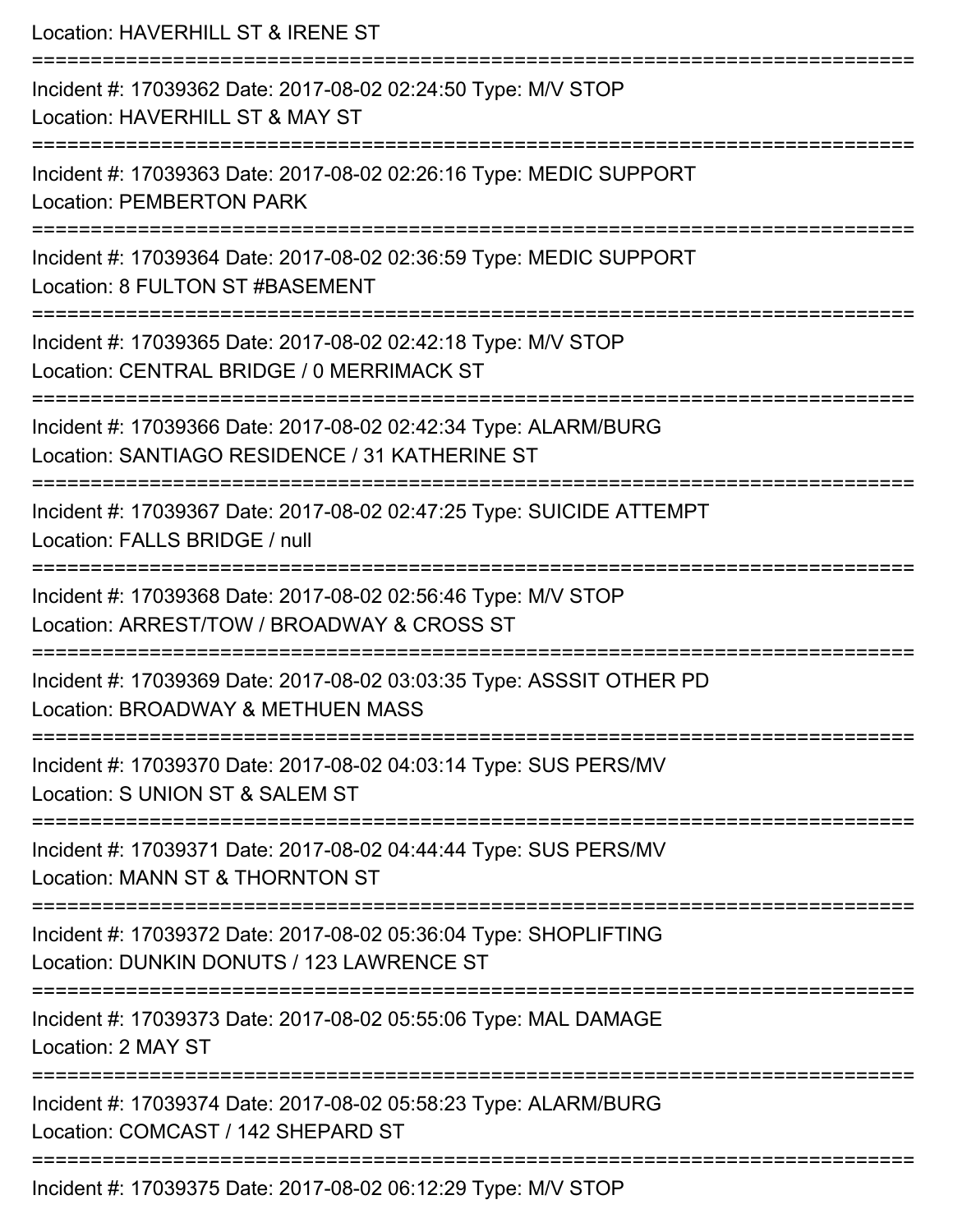| Incident #: 17039376 Date: 2017-08-02 06:15:53 Type: M/V STOP<br>Location: ANDOVER ST & NEWTON ST              |
|----------------------------------------------------------------------------------------------------------------|
| Incident #: 17039377 Date: 2017-08-02 06:20:54 Type: M/V STOP<br>Location: BAILEY ST & PARKER ST               |
| Incident #: 17039378 Date: 2017-08-02 06:38:59 Type: M/V STOP<br>Location: 28 ROWE ST                          |
| Incident #: 17039379 Date: 2017-08-02 06:44:55 Type: MEDIC SUPPORT<br>Location: 261 BAILEY ST FL 3             |
| Incident #: 17039380 Date: 2017-08-02 07:25:43 Type: OUTSIDE WORK<br>Location: TOW / E HAVERHILL ST & YOUNG AV |
| Incident #: 17039381 Date: 2017-08-02 07:44:04 Type: MAN DOWN<br>Location: COMMON ST & JACKSON ST              |
| Incident #: 17039382 Date: 2017-08-02 08:31:16 Type: MAN DOWN<br>Location: COMMON ST & LAWRENCE ST             |
| Incident #: 17039383 Date: 2017-08-02 08:36:20 Type: ALARMS<br>Location: SUNSET SALON / 268 S BROADWAY         |
| Incident #: 17039384 Date: 2017-08-02 09:25:20 Type: MAL DAMAGE<br>Location: 85 BAY STATE RD                   |
| Incident #: 17039386 Date: 2017-08-02 09:27:49 Type: FRAUD<br>Location: 54 NEWBURY ST #6                       |
| Incident #: 17039385 Date: 2017-08-02 09:28:51 Type: M/V STOP<br>Location: 265 LOWELL ST                       |
| Incident #: 17039387 Date: 2017-08-02 09:32:15 Type: NOTIFICATION<br>Location: 92 BERNARD AV                   |
| Incident #: 17039388 Date: 2017-08-02 09:44:09 Type: M/V STOP<br>Location: COMMON ST & HAMPSHIRE ST            |
| Incident #: 17039389 Date: 2017-08-02 09:56:01 Type: M/V STOP                                                  |

Location: 255 E HAVERHILL ST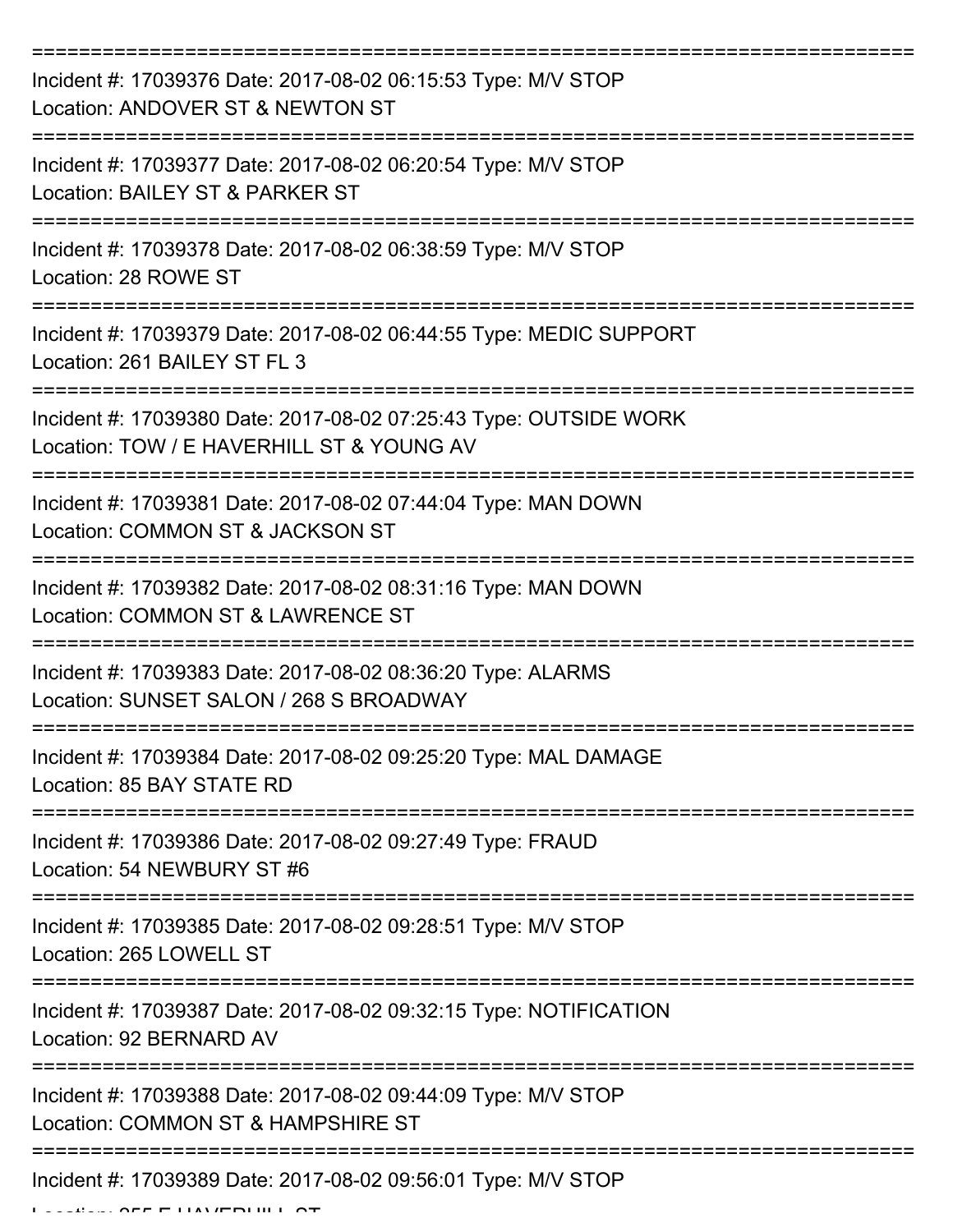| Incident #: 17039390 Date: 2017-08-02 10:08:21 Type: PARK & WALK<br><b>Location: BROADWAY</b>        |
|------------------------------------------------------------------------------------------------------|
| Incident #: 17039391 Date: 2017-08-02 10:15:23 Type: AUTO ACC/NO PI<br>Location: 170 COMMON ST       |
| Incident #: 17039393 Date: 2017-08-02 10:15:34 Type: KEEP PEACE<br>Location: 182 SARATOGA ST #3      |
| Incident #: 17039392 Date: 2017-08-02 10:16:31 Type: TOW OF M/V<br>Location: 560 BROADWAY            |
| Incident #: 17039394 Date: 2017-08-02 10:21:46 Type: INVEST CONT<br>Location: 304 SALEM ST           |
| Incident #: 17039395 Date: 2017-08-02 10:38:19 Type: MAL DAMAGE<br>Location: 88 KNOX ST              |
| Incident #: 17039396 Date: 2017-08-02 10:52:01 Type: M/V STOP<br>Location: 333 HAVERHILL ST          |
| Incident #: 17039397 Date: 2017-08-02 11:00:32 Type: PARK & WALK<br>Location: BRADFORD ST & BROADWAY |
| Incident #: 17039398 Date: 2017-08-02 11:08:39 Type: SUS PERS/MV<br>Location: 30 WILMOT ST           |
| Incident #: 17039399 Date: 2017-08-02 11:13:15 Type: M/V STOP<br>Location: ESSEX ST & JACKSON ST     |
| Incident #: 17039400 Date: 2017-08-02 11:19:10 Type: SUS PERS/MV<br>Location: DPW / 31 AUBURN ST     |
| Incident #: 17039401 Date: 2017-08-02 11:23:02 Type: FRAUD<br>Location: 49 BLANCHARD ST #401         |
| Incident #: 17039402 Date: 2017-08-02 11:38:54 Type: INVESTIGATION<br>Location: 71 OSGOOD ST         |
| Incident #: 17039403 Date: 2017-08-02 11:46:44 Type: TOW OF M/V                                      |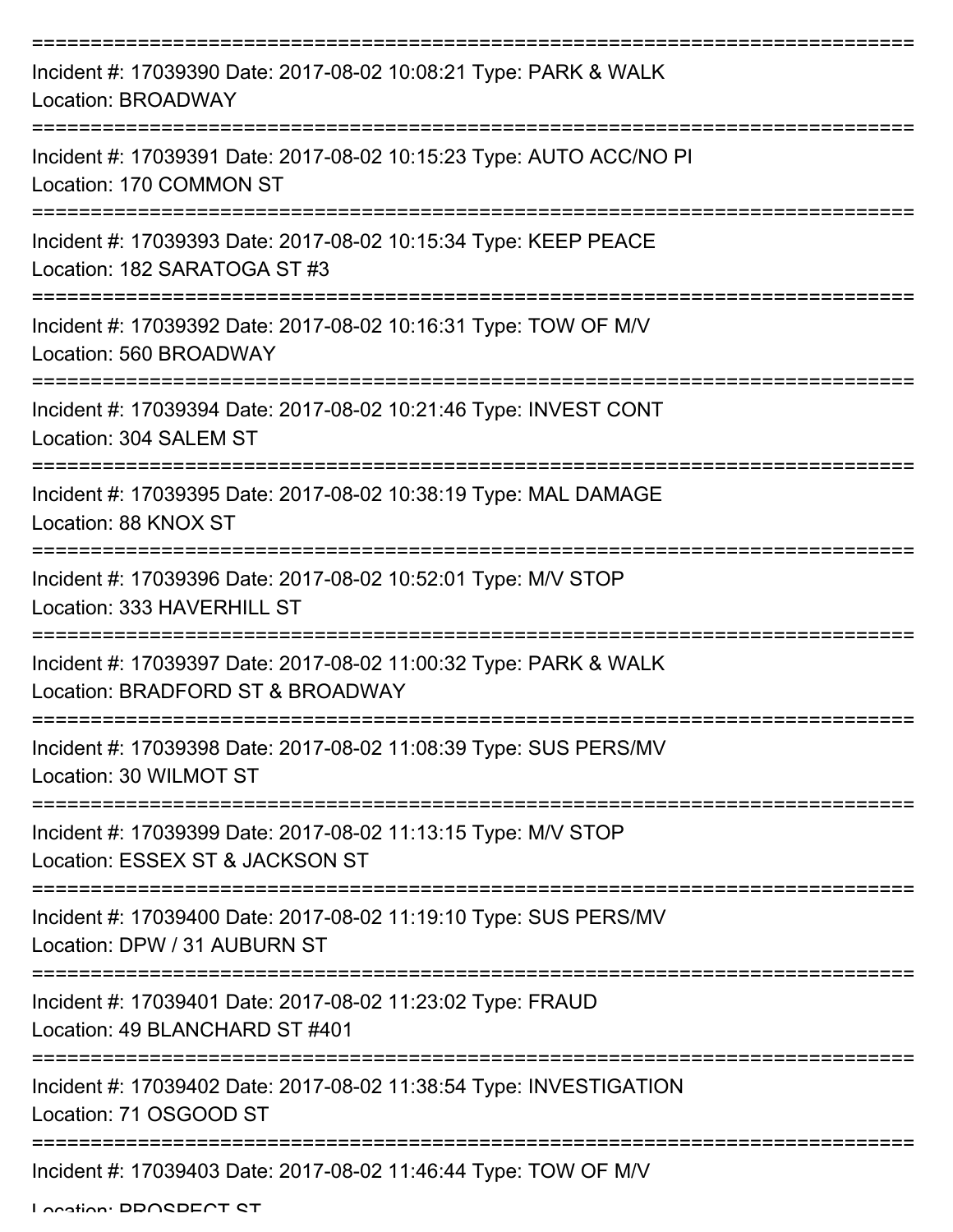| Incident #: 17039404 Date: 2017-08-02 11:59:55 Type: PARK & WALK<br>Location: BRADFORD ST & BROADWAY                                     |
|------------------------------------------------------------------------------------------------------------------------------------------|
| Incident #: 17039406 Date: 2017-08-02 12:07:18 Type: TOW OF M/V<br>Location: BAILEY ST & FOSTER ST                                       |
| Incident #: 17039405 Date: 2017-08-02 12:07:24 Type: PARK & WALK<br>Location: EATON ST & EVERETT ST                                      |
| Incident #: 17039407 Date: 2017-08-02 12:12:27 Type: GENERAL SERV<br>Location: DENNYS / 160 WINTHROP AV                                  |
| Incident #: 17039408 Date: 2017-08-02 12:18:00 Type: CIVIL PROB<br>Location: 15 UNION ST                                                 |
| Incident #: 17039410 Date: 2017-08-02 12:24:14 Type: NOTIFICATION<br>Location: 10 RIDGEWOOD CIR                                          |
| Incident #: 17039409 Date: 2017-08-02 12:27:41 Type: M/V STOP<br>Location: 28 MELROSE ST                                                 |
| Incident #: 17039411 Date: 2017-08-02 12:30:43 Type: M/V STOP<br>Location: ESSEX ST & UNION ST                                           |
| Incident #: 17039412 Date: 2017-08-02 12:32:28 Type: M/V STOP<br>Location: GENERAL ST & PROSPECT ST                                      |
| Incident #: 17039413 Date: 2017-08-02 12:36:52 Type: M/V STOP<br>Location: COMMON ST & LAWRENCE ST                                       |
| Incident #: 17039414 Date: 2017-08-02 12:40:50 Type: A&B PAST<br><b>Location: WEST ST</b>                                                |
| =====================================<br>Incident #: 17039415 Date: 2017-08-02 12:45:05 Type: M/V STOP<br><b>Location: 28 HANCOCK ST</b> |
| Incident #: 17039416 Date: 2017-08-02 13:03:27 Type: WARRANT SERVE<br>Location: 62 MELVIN ST                                             |
| Incident #: 17039417 Date: 2017-08-02 13:15:01 Type: A&B PAST<br>Location: 262 LOWELL ST                                                 |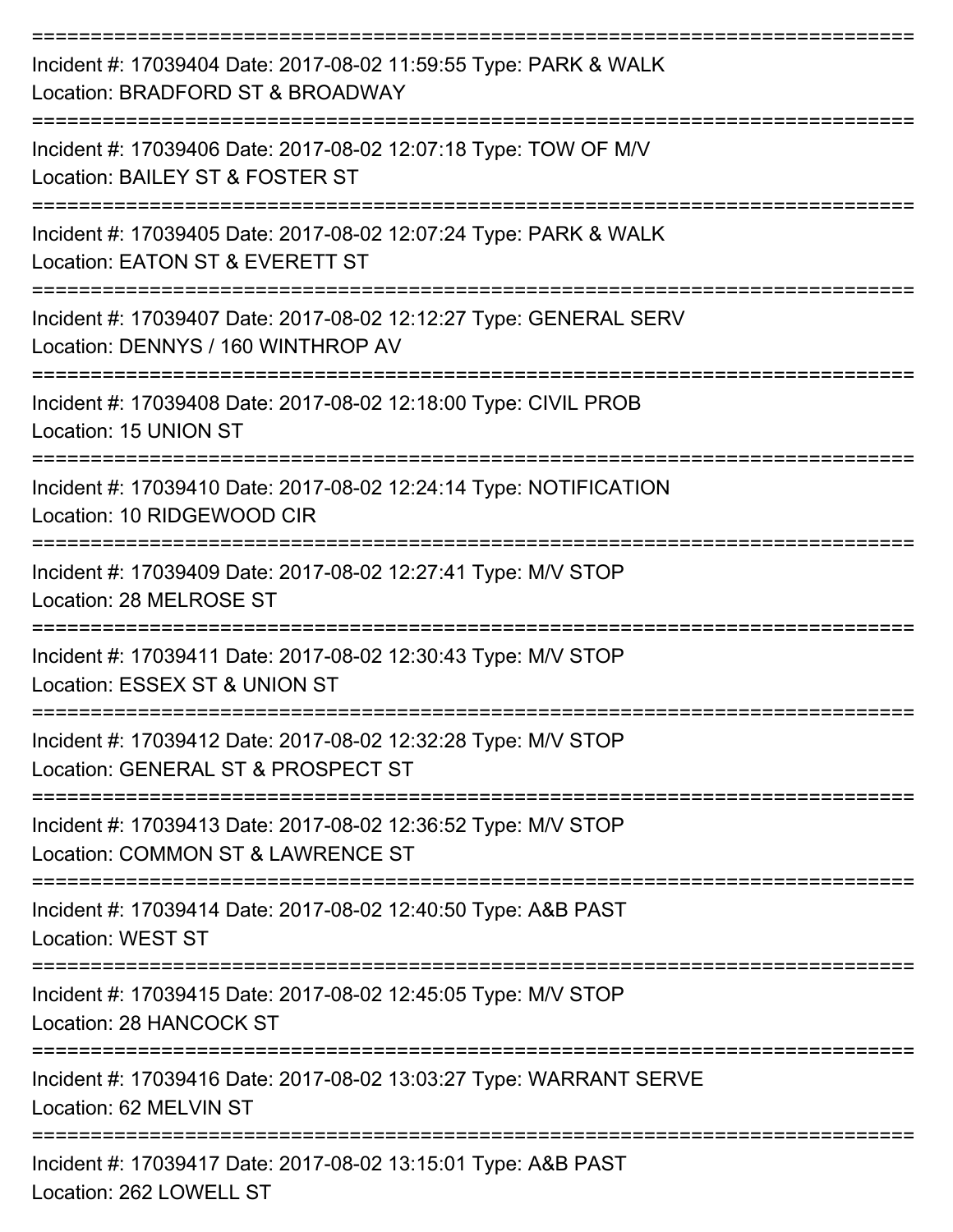| Incident #: 17039418 Date: 2017-08-02 13:16:42 Type: WARRANT SERVE<br>Location: AMESBURY ST & BUS STATION                                                                 |
|---------------------------------------------------------------------------------------------------------------------------------------------------------------------------|
| :=======================<br>Incident #: 17039419 Date: 2017-08-02 13:23:15 Type: ADMININSTR<br>Location: 90 LOWELL ST                                                     |
| Incident #: 17039420 Date: 2017-08-02 13:49:17 Type: M/V STOP<br>Location: 193 S BROADWAY                                                                                 |
| Incident #: 17039421 Date: 2017-08-02 13:50:11 Type: INVEST CONT<br>Location: 321 E HAVERHILL ST                                                                          |
| Incident #: 17039422 Date: 2017-08-02 13:51:45 Type: AUTO ACC/NO PI<br>Location: MERRIMACK VALLEY CREDIT UNION / 500 MERRIMACK ST<br>:==================<br>============= |
| Incident #: 17039423 Date: 2017-08-02 13:57:38 Type: GENERAL SERV<br>Location: 54 NEWBURY ST #6                                                                           |
| Incident #: 17039424 Date: 2017-08-02 14:10:12 Type: GENERAL SERV<br>Location: 85 NEWBURY ST                                                                              |
| Incident #: 17039425 Date: 2017-08-02 15:09:19 Type: MEDIC SUPPORT<br>Location: 24 DUCKETT AV                                                                             |
| Incident #: 17039426 Date: 2017-08-02 15:09:59 Type: TRESPASSING<br>Location: AAA / 160 WINTHROP AV                                                                       |
| Incident #: 17039427 Date: 2017-08-02 15:18:01 Type: M/V STOP<br>Location: 696 HAVERHILL ST                                                                               |
| Incident #: 17039428 Date: 2017-08-02 15:25:40 Type: LOUD NOISE<br>Location: E HAVERHILL ST & ELM ST                                                                      |
| Incident #: 17039429 Date: 2017-08-02 15:32:22 Type: DOMESTIC/PROG<br>Location: 83 ALLSTON ST                                                                             |
| Incident #: 17039430 Date: 2017-08-02 15:39:42 Type: SUS PERS/MV<br>Location: AMESBURY ST & @BUS STATION                                                                  |
| Incident #: 17039431 Date: 2017-08-02 15:42:26 Type: TOW OF M/V<br>Location: 160 COMMON ST                                                                                |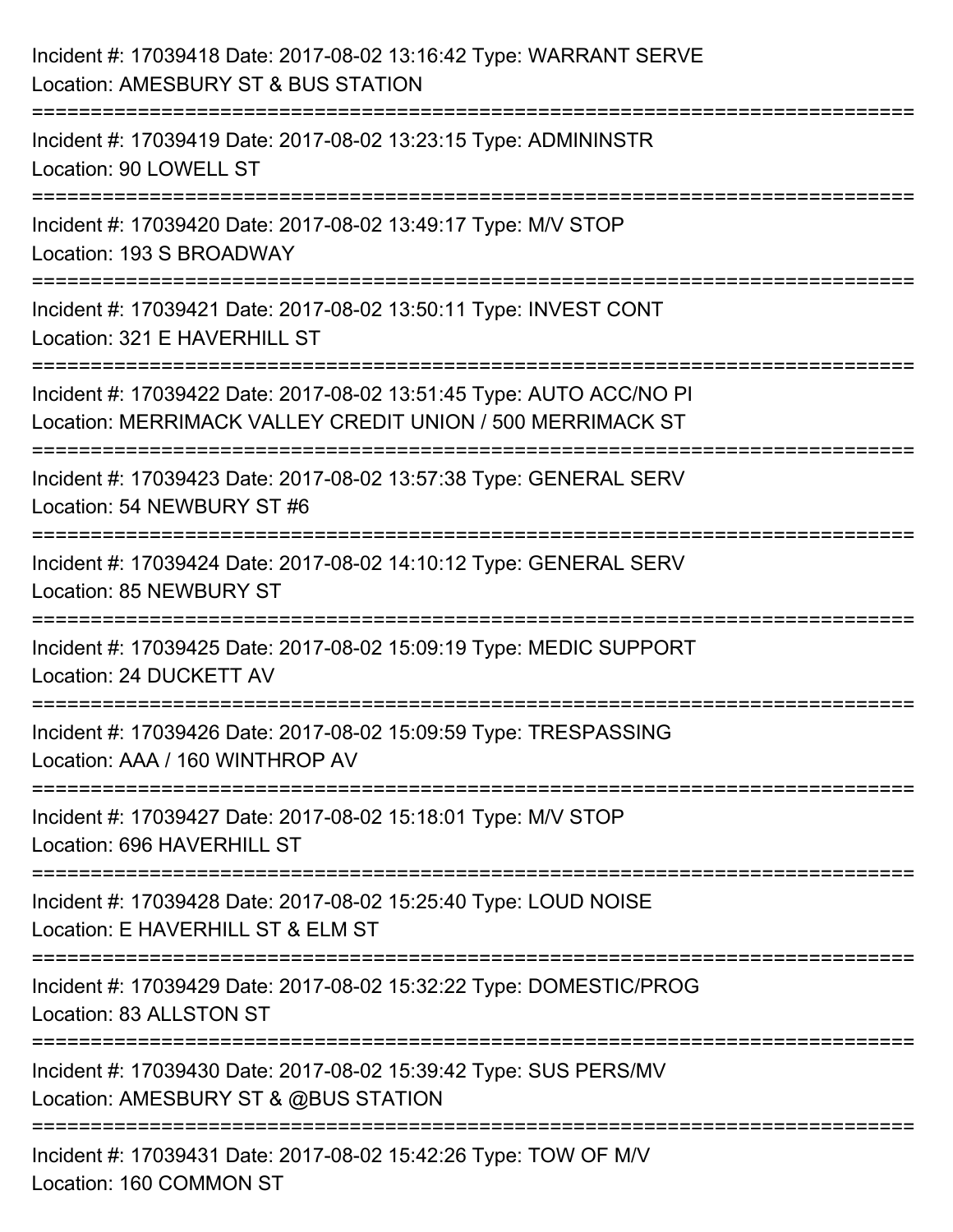| Incident #: 17039432 Date: 2017-08-02 15:43:22 Type: INVEST CONT<br>Location: WEST ST PARK / null                       |
|-------------------------------------------------------------------------------------------------------------------------|
| Incident #: 17039433 Date: 2017-08-02 15:47:37 Type: ANIMAL COMPL<br>Location: HIGH ST & PROSPECT CT                    |
| Incident #: 17039434 Date: 2017-08-02 15:52:02 Type: UNWANTEDGUEST<br>Location: 46 COLUMBUS AV                          |
| Incident #: 17039435 Date: 2017-08-02 15:56:54 Type: UNWANTEDGUEST<br>Location: 65 UNION ST #201                        |
| Incident #: 17039436 Date: 2017-08-02 16:13:57 Type: MV/BLOCKING<br>Location: 157 MAY ST                                |
| Incident #: 17039437 Date: 2017-08-02 16:15:29 Type: KEEP PEACE<br>Location: 137 LAWRENCE ST #1                         |
| Incident #: 17039438 Date: 2017-08-02 16:23:33 Type: CK WELL BEING<br>Location: 383 HAVERHILL #32<br>================== |
| Incident #: 17039439 Date: 2017-08-02 16:27:17 Type: SUS PERS/MV<br>Location: 9 FARLEY ST                               |
| Incident #: 17039440 Date: 2017-08-02 16:40:22 Type: CK WELL BEING<br>Location: 71 FERN ST                              |
| Incident #: 17039441 Date: 2017-08-02 16:46:03 Type: MEDIC SUPPORT<br>Location: 191 MAPLE ST #APT 3G                    |
| Incident #: 17039442 Date: 2017-08-02 16:52:57 Type: AUTO ACC/NO PI<br>Location: 88 MARGIN ST                           |
| Incident #: 17039443 Date: 2017-08-02 16:57:10 Type: CK WELL BEING<br>Location: 88 E HAVERHILL ST                       |
| Incident #: 17039444 Date: 2017-08-02 16:58:42 Type: LARCENY/PAST<br>Location: 29 BUTLER ST FL 1                        |
| Incident #: 17039445 Date: 2017-08-02 17:07:19 Type: AUTO ACC/NO PI<br>Location: 17 MEDFORD ST                          |

===========================================================================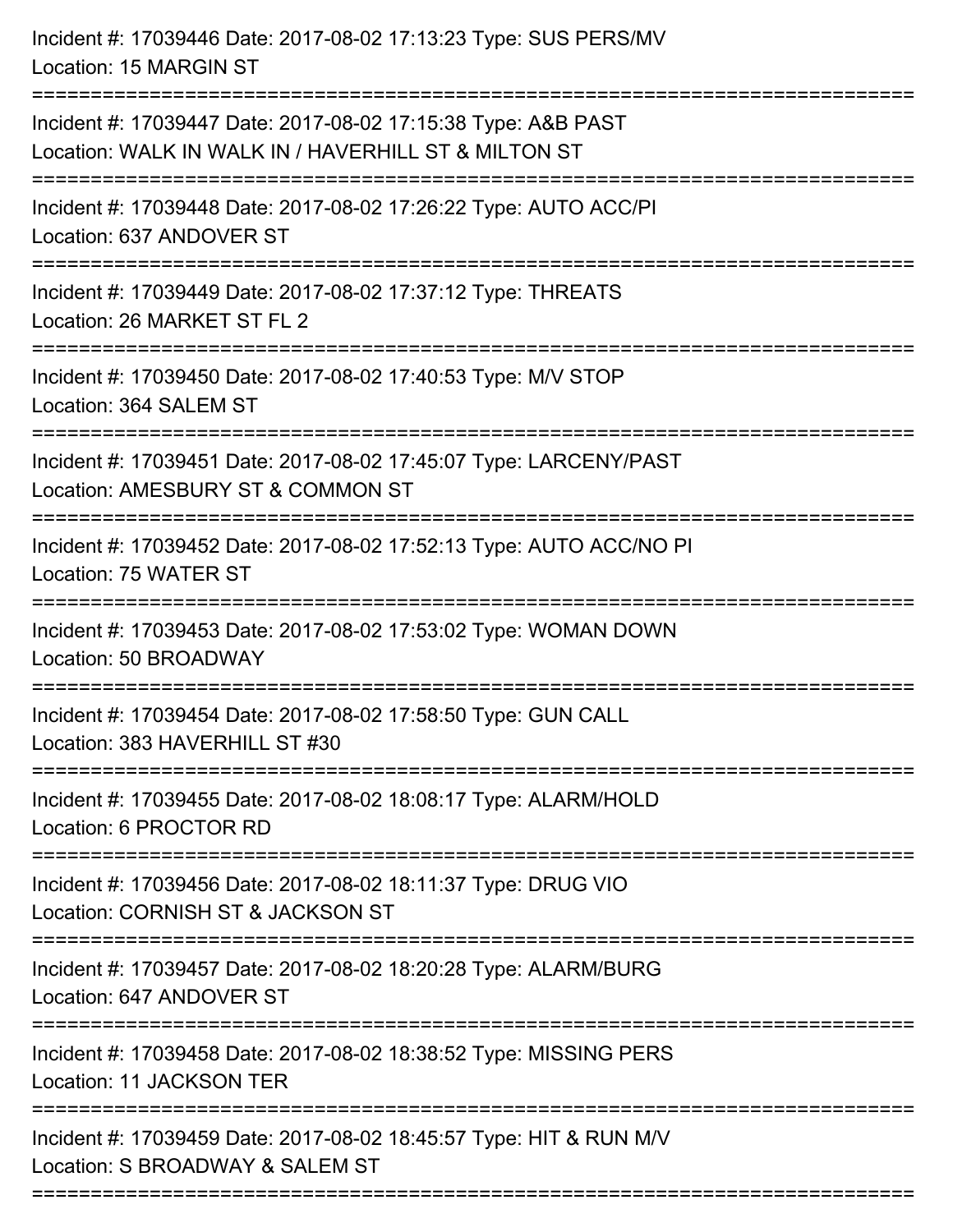Location: 38 HAVERHILL ST

| Incident #: 17039461 Date: 2017-08-02 19:40:01 Type: DRUG VIO<br>Location: 597 HAVERHILL ST                  |
|--------------------------------------------------------------------------------------------------------------|
| Incident #: 17039462 Date: 2017-08-02 19:44:15 Type: THREATS<br>Location: 357 WATER ST                       |
| Incident #: 17039463 Date: 2017-08-02 19:56:23 Type: ANIMAL COMPL<br>Location: 12 ORCHARD ST                 |
| Incident #: 17039464 Date: 2017-08-02 20:00:33 Type: GENERAL SERV<br>Location: 60 RAILROAD ST                |
| Incident #: 17039465 Date: 2017-08-02 20:22:46 Type: HIT & RUN M/V<br>Location: 520 BROADWAY                 |
| Incident #: 17039466 Date: 2017-08-02 20:40:14 Type: DISORDERLY<br>Location: 145 AMESBURY ST                 |
| Incident #: 17039467 Date: 2017-08-02 20:40:16 Type: DISTURBANCE<br>Location: 25 POPLAR ST                   |
| Incident #: 17039468 Date: 2017-08-02 20:43:24 Type: MISSING PERS<br>Location: 41 BROMFIELD ST               |
| Incident #: 17039469 Date: 2017-08-02 21:08:58 Type: M/V STOP<br>Location: ANDOVER ST & S BROADWAY           |
| Incident #: 17039470 Date: 2017-08-02 21:12:04 Type: INVESTIGATION<br>Location: 90 LOWELL ST                 |
| Incident #: 17039471 Date: 2017-08-02 21:18:25 Type: M/V STOP<br>Location: CHESTER ST & S BROADWAY           |
| Incident #: 17039472 Date: 2017-08-02 21:20:26 Type: HIT & RUN M/V<br>Location: 222 ANDOVER                  |
| Incident #: 17039473 Date: 2017-08-02 21:28:36 Type: EXTRA SURVEIL<br>Location: BREEN SCHOOL / 114 OSGOOD ST |
|                                                                                                              |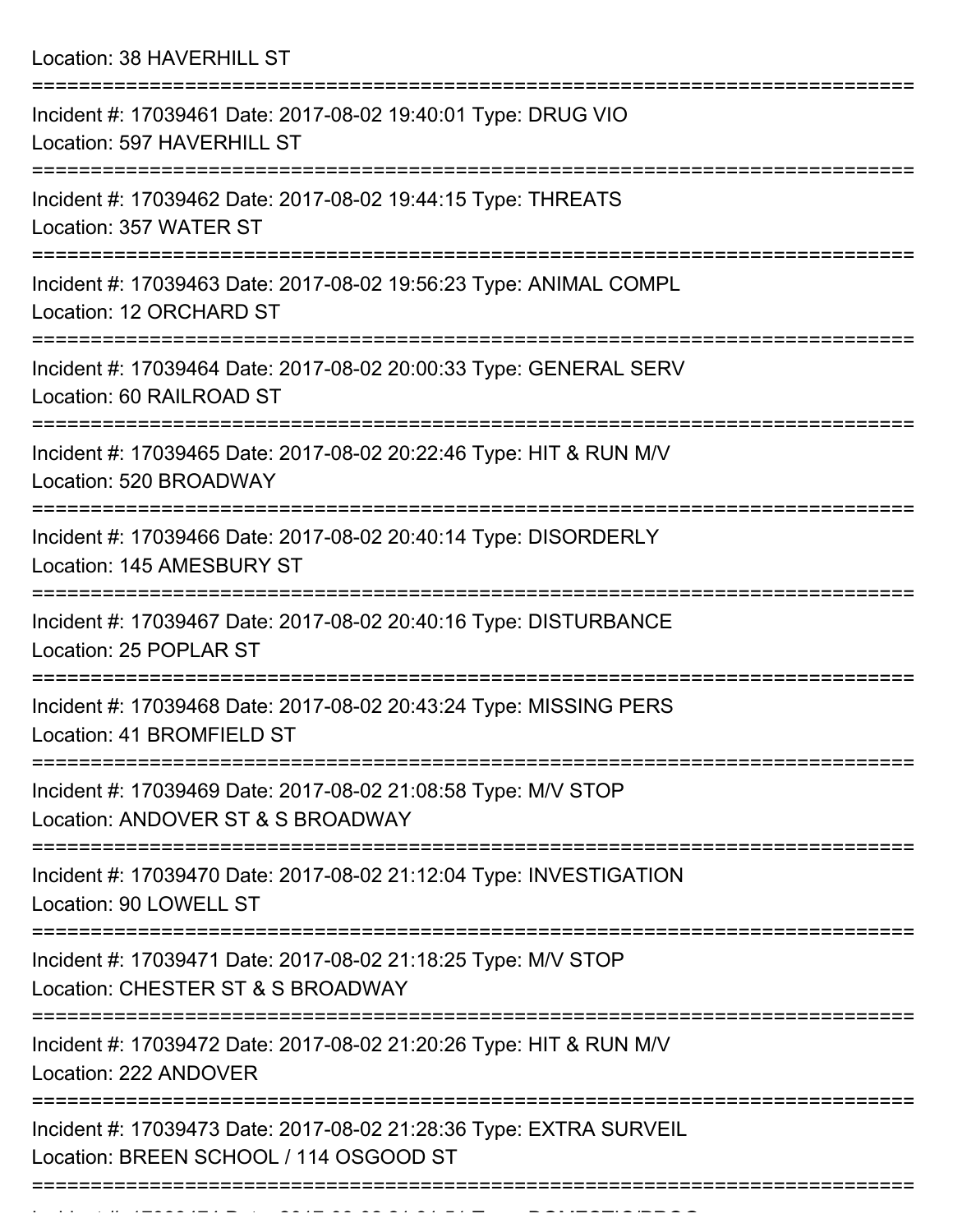Location: 270 CANAL ST #316

| Incident #: 17039475 Date: 2017-08-02 21:35:06 Type: TOW/REPOSSED<br>Location: 550 BROADWAY                    |
|----------------------------------------------------------------------------------------------------------------|
| Incident #: 17039476 Date: 2017-08-02 21:36:35 Type: M/V STOP<br>Location: ERVING AV & JACKSON ST              |
| Incident #: 17039478 Date: 2017-08-02 21:41:19 Type: MV/BLOCKING<br>Location: BRITISH CLUB / 80 CAMBRIDGE ST   |
| Incident #: 17039477 Date: 2017-08-02 21:41:25 Type: M/V STOP<br>Location: 99 SALEM ST                         |
| Incident #: 17039479 Date: 2017-08-02 22:03:17 Type: M/V STOP<br>Location: LAWRENCE ST & MAPLE ST              |
| Incident #: 17039480 Date: 2017-08-02 22:06:15 Type: M/V STOP<br>Location: BROADWAY & LOWELL ST                |
| Incident #: 17039481 Date: 2017-08-02 22:15:39 Type: M/V STOP<br>Location: BROADWAY & COMMON ST                |
| Incident #: 17039482 Date: 2017-08-02 22:18:59 Type: ASSSIT OTHER PD<br>Location: 17 KENDALL ST #3             |
| Incident #: 17039483 Date: 2017-08-02 22:30:51 Type: ALARM/BURG<br>Location: ESPERANZA ACADEMY / 198 GARDEN ST |
| Incident #: 17039484 Date: 2017-08-02 22:38:23 Type: AUTO ACC/PI<br>Location: KENNETH ST & S BROADWAY          |
| Incident #: 17039485 Date: 2017-08-02 22:47:12 Type: M/V STOP<br>Location: S UNION ST & SPRINGFIELD ST         |
| Incident #: 17039486 Date: 2017-08-02 22:53:37 Type: INVEST CONT<br>Location: 357 WATER ST                     |
| Incident #: 17039487 Date: 2017-08-02 23:15:47 Type: M/V STOP<br>Location: BROADWAY & MANCHESTER ST            |